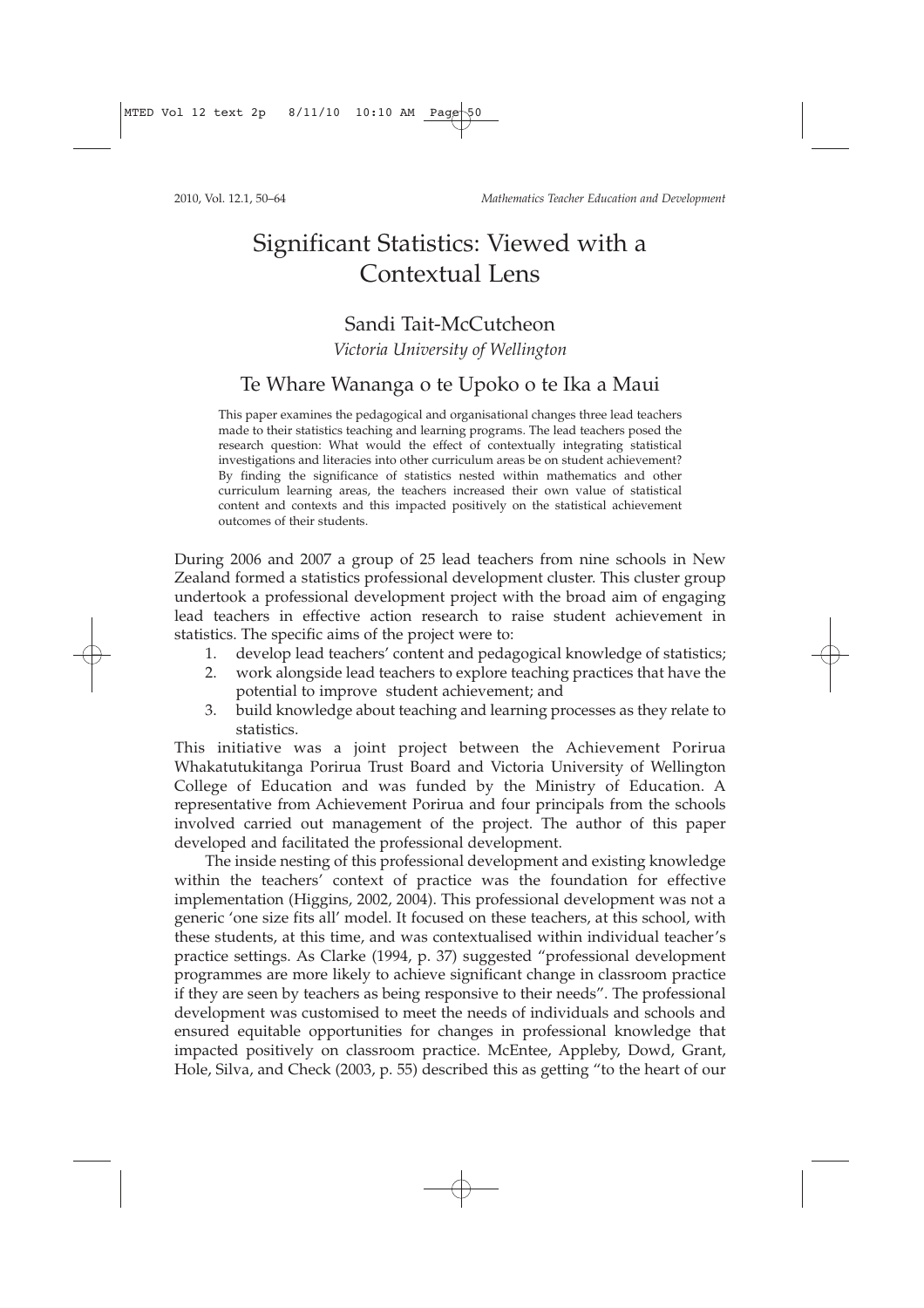practice, the place that pumps the lifeblood into our teaching, where we reflect, gain insight, and change what we do with our students".

The School Statistics Curriculum review (Begg, Pfannkuck, Camden, Hughes, Noble, & Wild, 2004) acknowledged that there had been no research into the teaching of statistics at the primary school level in New Zealand and that this was an area that needed to be researched. This paper focuses on the research undertaken by three lead teachers from Ocean School, one of the cluster schools within the project. Ocean School had an existing culture that encouraged and supported school-wide initiatives. The Principal was seen as being instrumental to the creation and sustaining of a professional learning community through building positive relationships of mutual respect and consideration arising through shared visions and real learning opportunities. The school community believed that teachers needed shared opportunities to examine the impact of their teaching on student achievement, and to make pedagogical changes for all students.

### Theoretical Frame

The theoretical frame for this paper comprises three components– curriculum integration, professional development, and social constructivism. It was important to bring these three components to the project as we wanted to address student learning, teacher learning, and the design of the statistics curriculum.

### *Curriculum Integration*

An integrated curriculum has the potential to reflect holistically the realities of students' experiences outside schools by providing reactions to issues that may be more relevant and motivating to students, and thus effectively engage and connect students with their schooling in a more organic way (Beane, 1995, 1997; Venville, Wallace, & Rennie, 2004; Rennie, Sheffield, Venville, & Wallace, 2005; Wallace, Sheffield, Rennie, & Venville, 2007). Curriculum integration may also allow for the application rather than accumulation of knowledge (Beane, 1997), and having the opportunity to utilize knowledge and skills from several disciplines may offer increased opportunities for making the curriculum more relevant (Loepp, 1999). In 1997, Beane moved beyond the integrated approach to an integrative approach in which on-going themes were drawn from life as it was being lived and experienced. Learning was related to questions and concerns that had personal and social significance, promoting critical inquiry into, and social action in, real life issues.

Connections must continually be made between mathematics and other curriculum with the aim being to provide an additional lens to make sense of what one is studying (Begg, 2002). Statistics should be taught (but not absorbed) as a respectable subject within the curriculum of mathematics. Opportunities should be taken to contextualise statistical knowledge into other curricula areas, ensuring that the uniqueness of statistics and how it should be taught is upheld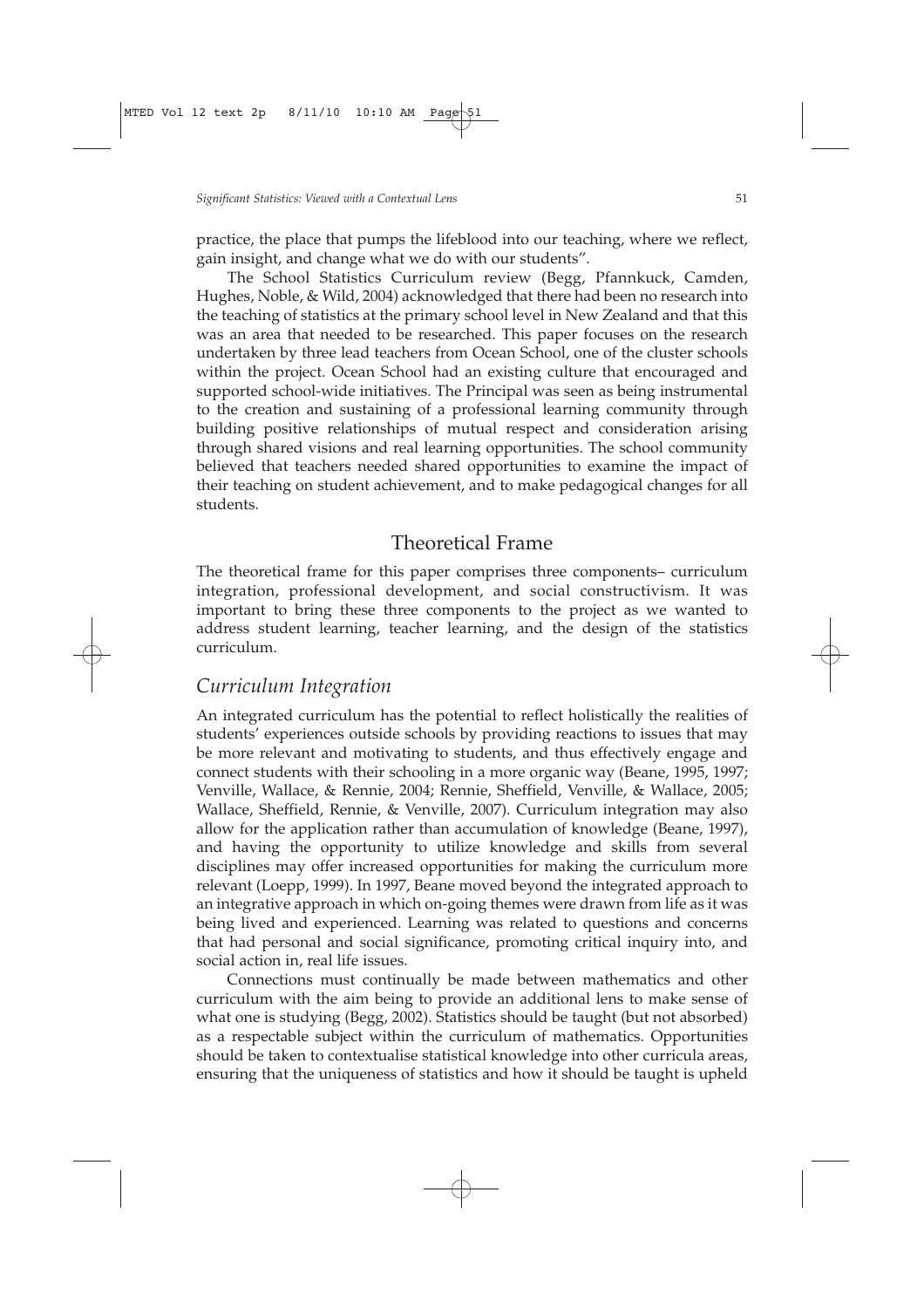(Begg et al., 2004; Gattuso & Pannone, 2002; Moore, 2002). The skills-based statistical knowledge learned during the mathematics lessons should be intentionally and contextually put to work within other curricula areas (Beane, 1995).

For an integrated curriculum to be successfully implemented teachers must first shift their belief system from one that is primarily didactic in nature to one that is founded in constructivism (Loepp, 1999). Such a move from traditional to integrative pedagogies will require a paradigm shift from teachers in their thinking about the teaching and learning of statistics from "doing the same things differently to doing something different" (Beane, 1995, p.619).

### *Professional Development*

Two dispositions toward professional development and facilitation were introduced by Higgins (2005) in her pedagogy of facilitation research. Higgins outlined how the orientation of a facilitator's actions (design adherence or contextual responsiveness) impacted on teachers' new learning and mathematical practice. Design adherence assumes that teachers get help or guidance from a handbook or their literal knowledge of materials or activities. The facilitator's emphasis is on classroom activity that follows the guidelines of a teacher manual. In contrast the orientation of contextually responsive facilitation has been described as a framework of ideas through which teachers are able to internalize the changes to their practice and sustain the program in terms of the context within which they work. The facilitator emphasises student learning through attention to structural elements of a program (Higgins & Tait-McCutcheon, 2006).

## *Social Constructivism*

The social constructivist (Vygotsky, 1978) model of teaching forms the theoretical framework that focuses on the continual reconstruction of knowledge through shaping ideas and meanings rather than behaviours and procedures (Tait-McCutcheon & Sherley, 2006). Learning is seen as a social construct, and meaningful learning occurs when individuals engage in social activity. Learning is contextualised within the students' realm of experiences, and the needs of each individual are met in a setting that is both socially and culturally appropriate.

Knowledge residing within the culture is greater than the sum of its parts (Cobb, 1994; Simon, 1995). The enculturation in this co-operative environment is both on how the child socially reconstructs knowledge and how the teacher manages the environment so as to facilitate cultural renewal. The teacher's role is described as:

Mediating between students' personal meanings and culturally established mathematical meanings from wider society. From this point of view, one of the teacher's primary responsibilities when negotiating mathematical meanings and culturally established mathematical meaning with students is to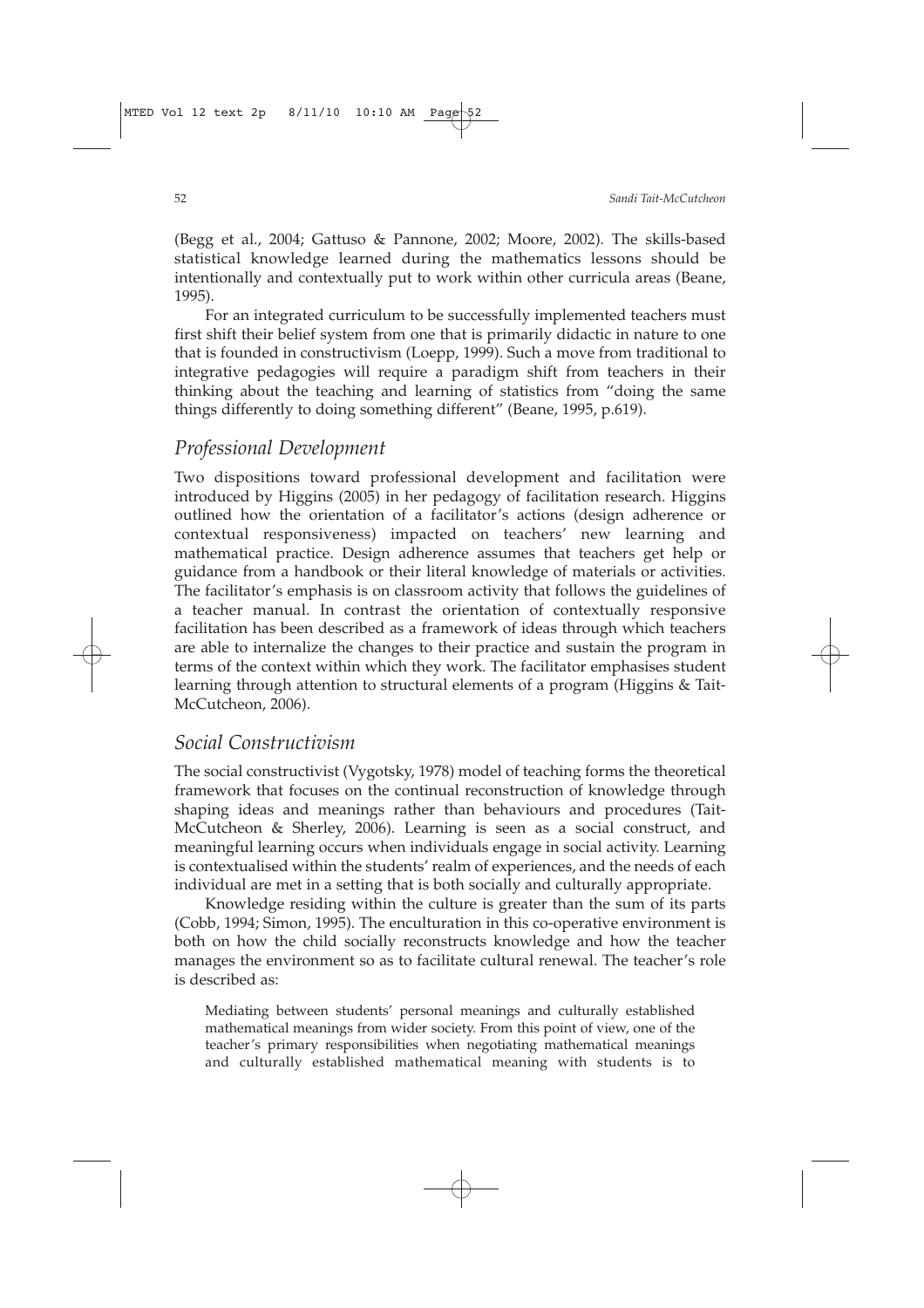appropriate their actions into this wider system of mathematical processes. (Cobb, 1994, p.15)

This primarily epistemological theory was advanced by von Glasersfeld (1990) who advocated that students, through self-organisation, individually constructed their own mathematical knowledge. In describing the essential tenets of constructivism, von Glasersfeld (1990, P. 22) asserted that "knowledge is actively built up by the cognising subject" and that the function of cognition is adaptive tending towards fit or viability (Jaworski, 1994). Confusions are thought through and existing understandings are adapted, modified or altered so as to fit comfortably with the new schema (Cobb, 1994). Simon (1995) explained that:

We construct our knowledge of our world from our perceptions and experiences, which are themselves mediated through our previous knowledge. Learning is the process by which human beings adapt to their experiential world. (p.115)

The participating lead teachers had a strong social constructivist perspective toward learning. They believed that children learned best when they were provided with opportunities to work in groups, to experience the learning for themselves, and to individually and collectively set their learning goals. The lead teachers were aware of the need to continually reflect on their own beliefs and practices and to seek to improve.

### Research Question

The three lead teachers from Ocean School developed the following research question: what would the effect of contextually integrating statistical investigations and literacies into other curriculum areas be on student achievement? For the purpose of this research, contextual is taken to mean – within a note-worthy context (contextualised teaching and learning opportunities within the school plan, curriculum areas and relevant contexts, including and beyond mathematics) and in response to students' interests.

There were two components of this research. The first was to change the planning of statistics delivery from a block teaching statistics only approach to a nested curriculum-wide contextualised approach. The second concerned an overall change in the approach to statistics pedagogies where greater emphasis was placed on analysis and interpretation than on design and presentation. As Cobb and Moore (1997, p. 816) contend, "if you place design before data analysis, it is harder for students to understand why design matters".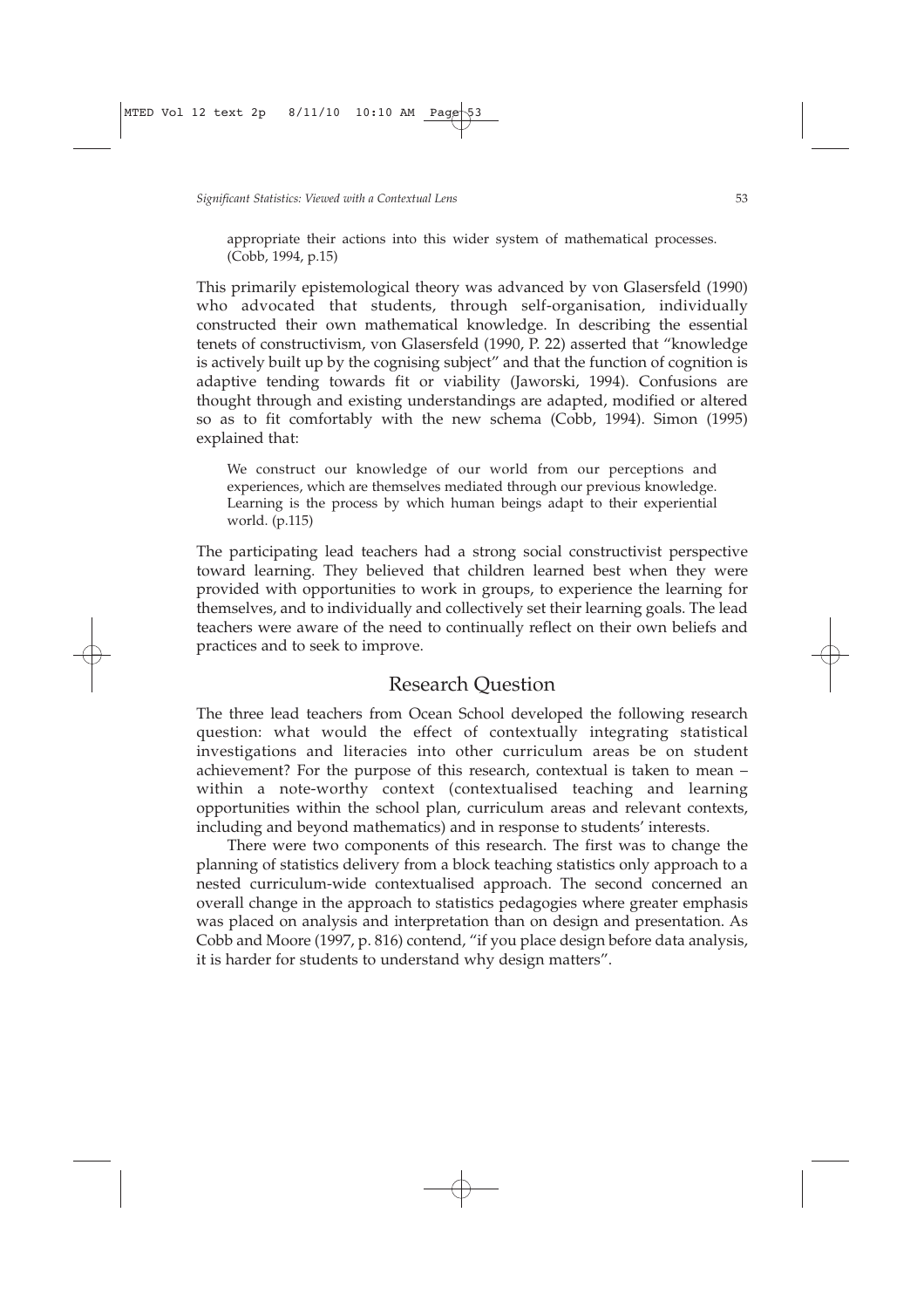# Method

### *Participants*

*Teachers*. Three teachers from Ocean School participated in the first two years of the professional development program. The characteristics of the teachers are shown in Table 1.

# Table 1

*Teacher demographic data*

|           | Years of<br>teaching | Year level<br>taught | Years teaching<br>at this level | Curriculum<br>responsibilities |  |
|-----------|----------------------|----------------------|---------------------------------|--------------------------------|--|
| Teacher A |                      | Year $3/4$           |                                 | <b>ICT</b> and Music           |  |
| Teacher B | $20+$                | Year $5/6$           |                                 | <b>Mathematics</b>             |  |
| Teacher C | b.                   | Year $5/6$           |                                 | Literacy                       |  |
|           |                      |                      |                                 |                                |  |

*Students*. During 2006 56 (Year 4-6) students from the lead teachers' classes were involved in this research. In 2007 the initiative became school wide and 211 Year 4-8 students were involved. The year levels of the 2006 and 2007 students from Ocean School are shown in Table Two.

# Table 2

*Student year level data 2006 and 2007*

|        | $2006$ (n=56) | $2007$ (n=211) |  |
|--------|---------------|----------------|--|
| Year 4 | 10            | 52             |  |
| Year 5 | 18            | 46             |  |
| Year 6 | 28            | 45             |  |
| Year 7 | NA            | 36             |  |
| Year 8 | NA            | 32             |  |

## *Professional Development and Learning Program*

The professional development and learning program during 2006 and 2007 consisted of four full day cluster workshops (one per school term) and 4 days of in-class support for each school. The focus for both the workshops and in-class support was on statistical literacies being developed through:

- statistical reasoning and making sense of the data, reading the data, reading between the data, and reading beyond the data (Sorto, 2006);
- statistical investigations explored in different ways rather than different investigations being explored the same way (Beane, 1995);
- statistical thinking and a shift from skill based deterministic thinking to searching for the story in the data (Woodward & Pfannkuch, 2007); and
- data analysis comprising data generation, exploratory data analysis, and statistical inferences (Cobb & Moore, 1997).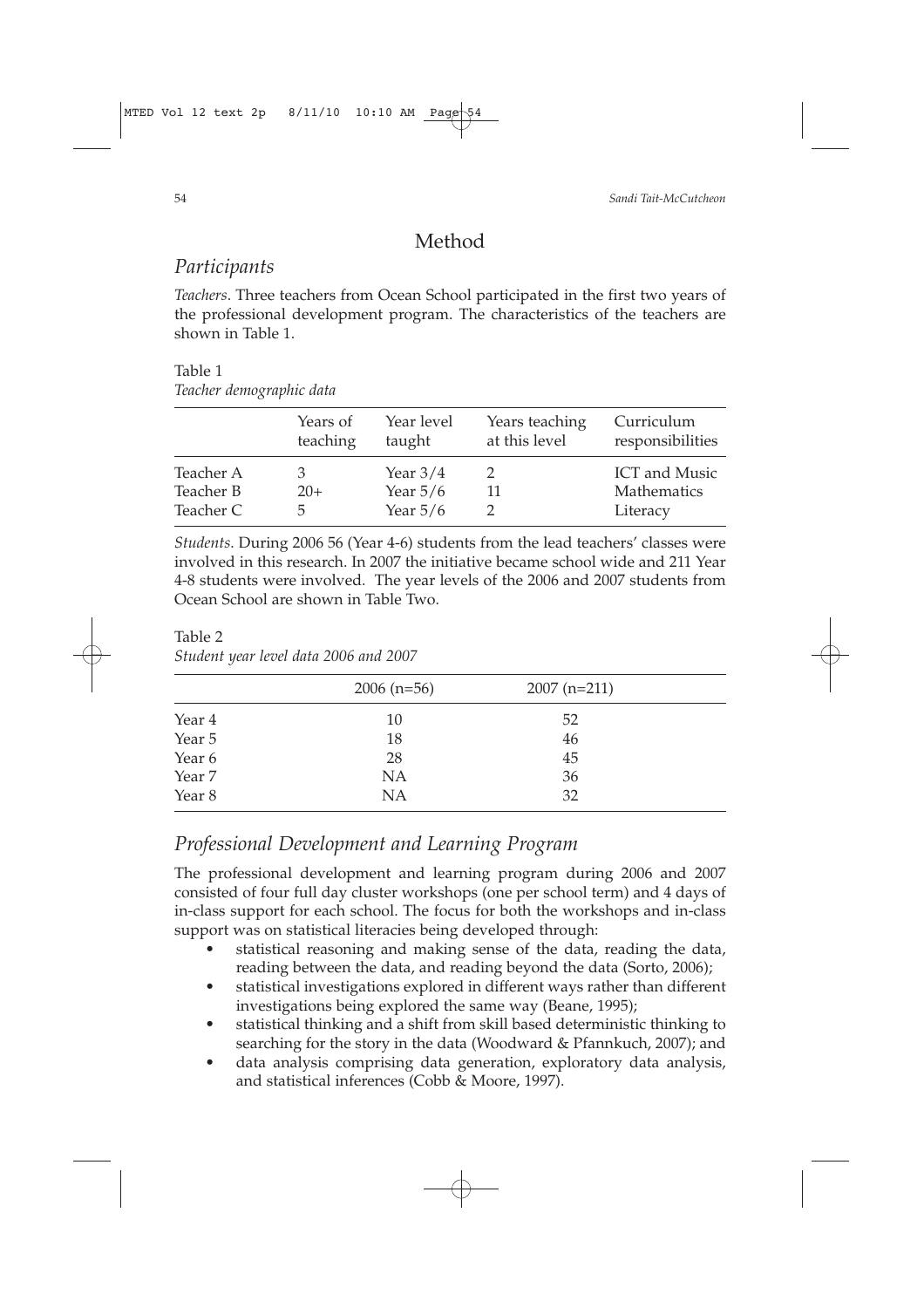### *Classroom Teaching Approach*

The teachers contextualised their statistics teaching and learning programmes by looking for purposeful opportunities across all curriculum areas within their long-term plans, by increasing the use of relevant and personally meaningful questions and experiences, and by looking for social actions from data and consequences from data gathering. Each teacher reviewed their long-term plan at the beginning of the school year and looked for opportunities within other curriculum subjects where statistics teaching and learning would naturally fit. This way statistics could be taught as a skill during mathematics time and employed as a tool within other curriculum subjects. Teacher A gave her class a diagnostic assessment to ascertain their current knowledge about a soon to be studied social studies topic. The results of this diagnostic were graphed and presented to the class. From this data the students were able to identify their current knowledge and more capable others, and to set class and individual next learning steps.

Teacher B asked her class to hypothesis about the athletic abilities of the students in their class. The assumptions included statements such as "tall people can jump higher", "boys are better at throwing the shot-put than girls" and "older students will always do better than younger students". As the students in this class trained for their school athletics competition data were gathered to test, challenge, and at times confirm their assumptions. The investigation was then extended by comparing their results with their parents and with data from the 2008 Beijing Summer Olympics Games.

Within the health and physical education curriculum Teacher C's class undertook investigations of the types of food they had in their lunch boxes. These findings were analysed and compared to the lunch boxes of younger students and their parents. This led to the students researching the healthiness of Ocean Schools' lunches program, and changes being made to the lunches that could be purchased from the school canteen.

### *Gathering Evidence*

*Teacher Perspective*. In March 2006 the lead teachers from Ocean School were interviewed as a group using the following semi-structured questions.

- How do you presently teach statistics?
- What do you value in this way of teaching?
- What are the student achievement outcomes from this approach?
- Do you have any concerns about the way you teach statistics?
- What changes are you going to make in your teaching of statistics?
- Will this change in teaching alter what you value? Please explain
- Do you have any concerns about the new way you are going to teach statistics?
- What do you predict will be the effect on student achievement of teaching statistics through integration?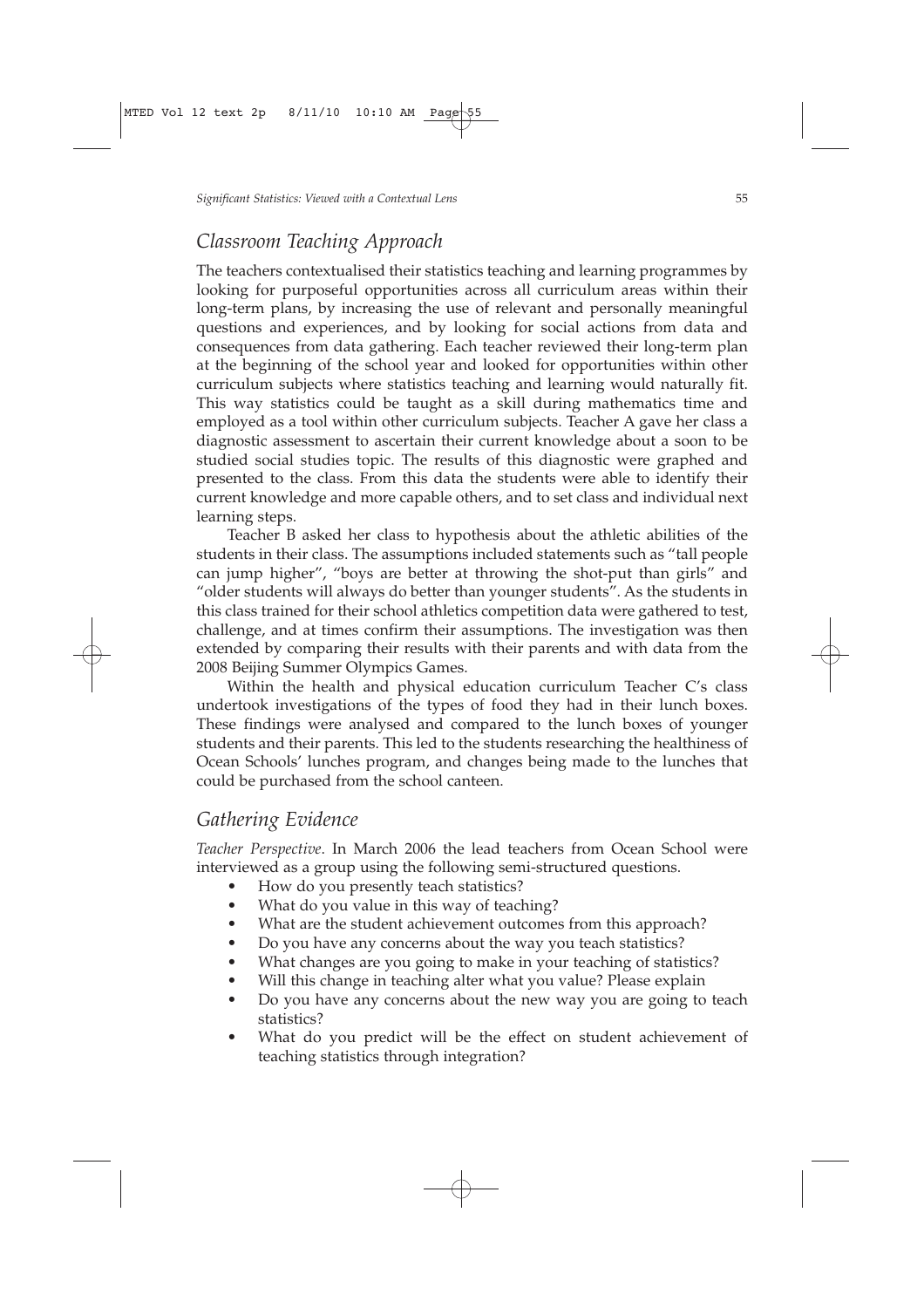In October 2007 the lead teachers were reinterviewed as a group and asked the following semi-structured questions:

- How did you integrate your statistics teaching and learning programme?
- What did you learn from this approach?
- What has been the effect of this approach on your teaching and your students learning?

*Student Achievement*. The students were assessed in April and November (2006 and 2007) using asTTle (Ministry of Education, 2006). The asTTle tool (assessment Tools for Teaching and learning – www.asttle.org.nz) is an educational resource for assessing literacy and numeracy developed especially for the Ministry of Education by the University of Auckland. The asTTle tool provides teachers, students, and parents with information about a student's level of achievement, relative to the curriculum achievement outcomes, for levels 2 to 6 and national norms of performance for students in Years 4 to 12.

### *Procedures*

The lead teachers chose to use asTTle because it provided a rich interpretation of student performance, and gave the lead teachers choice and control. The information gained allowed lead teachers to identify individual and group strengths and weaknesses, gauge progress, monitor patterns and trends, and to compare these with national standards (Tait-McCutcheon & Sherley, 2008).

A 40-minute paper and pencil test at Levels 2, 3, and 4 was created at the beginning and end of the 2006 and 2007 year. Each test had different questions but the test item content and test item difficulty remained the same as outlined in Table three.

Table 3 *asTTle test item content and difficulty*

|                               | Test item content<br>Most                            |                                                          | Test item difficulty<br>Some Most<br>Some<br>Few |                            |  |                           |  |
|-------------------------------|------------------------------------------------------|----------------------------------------------------------|--------------------------------------------------|----------------------------|--|---------------------------|--|
| Level 2<br>Level 3<br>Level 4 | <b>Statistics</b><br><b>Statistics</b><br>Statistics | Number knowledge<br>Number knowledge<br>Number knowledge | Level 2<br>Level 3 Level 4                       | Level 3 Level 2<br>Level 3 |  | N/A<br>Level 4<br>Level 5 |  |

Each student completed the asTTle test for their year level and achieved an asTTle Mathematics scale score. The scale score is based on the test items the students have answered correctly. Item Response Theory (IRT) is the model which generates these scores and "enables students to be compared on a common asTTle scale despite the items they actually answered, regardless of the time of year, and independent of others who sat the asTTle test with the student" (Ministry of Education, 2006, p.24). To provide more specific information and allow tracking of growth within levels, asTTle then equates each scaled score to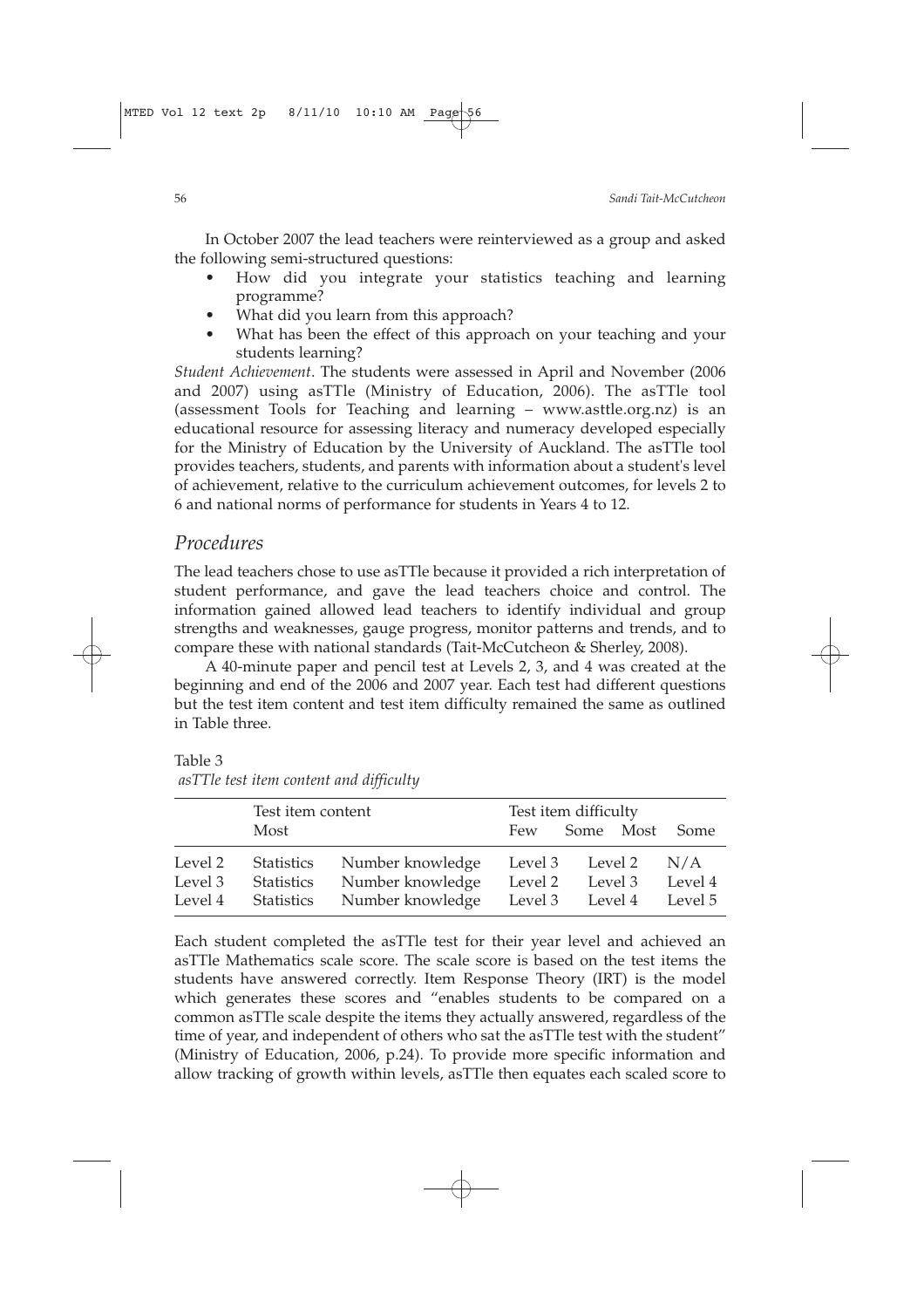a curriculum level  $(2, 3, \text{ or } 4)$  using the descriptors of: basic  $(B)$ , proficient  $(P)$  or advanced (A). These descriptors refer to the early, middle and late stages of development within each curriculum level (Ministry of Education, 2006). Table 4 shows the equivalent scale and curriculum level scores for achievement below, at, or above expectation.

Table 4 *asTTle expectations for achievement*

|                           | Achievement                                 | Achievement                                              | Achievement                                            |
|---------------------------|---------------------------------------------|----------------------------------------------------------|--------------------------------------------------------|
|                           | below expectation                           | as expected                                              | above expectation                                      |
| Scale score<br>Curriculum | Below 25 points<br>No change<br>level score | 25 to 35 points<br>1 curriculum sub-<br>level (per year) | Above 35 points<br>1 curriculum level<br>(per 2 years) |

The average gain for a student is just over one sub-level per year; however it is also realistic for teachers to expect students to move up to two sub-levels within a year (Ministry of Education, 2006). It should also be noted "within the above expectations a difference of more than 15 points represents a statistically significant difference and can be used to identify educationally meaningful change" (Ministry of Education, 2006, p. 6).

The asTTle test is normed as at November. Over the year the expected improvement would be from one year level norm to the next year level norm, for example from Year 5 November (2006) to Year 6 November (2007) the expected improvement would be the difference between the two norms 470 (Year 5) and 502 (Year 6) which is 32 points. As the initial testing occurred in April each year a norm for comparison was required. Assuming linearity this was determined by the formula: norm this year - norm last year)  $\prod 12$ , which yields the monthly improvement in norms. For example November to April is 5 months so last year's norm plus 5 times the monthly improvement gives the norm for April this year. The Year 4 results are normed for November but there is no Year 3 norm to use for determining a norm for earlier than November Year 4.

### Findings

Three themes emerged from the lead teachers' interview data from March 2006. These were the isolated nature of teaching statistics, the block teaching approach, and limited time within an already crowded curriculum. Each theme is discussed separately using the lead teachers' comments to illustrate.

The lead teachers noted that as a strand of the mathematics curriculum, statistics was previously taught in isolation either over a block of time, or one day a week. The usual outcome of delivering statistics in isolation was that students did not have the time to develop an in-depth understanding. Analysis of data was limited to surface feature understanding, and focussed more on requiring the students to produce a product or 'yes/no' response. This implies a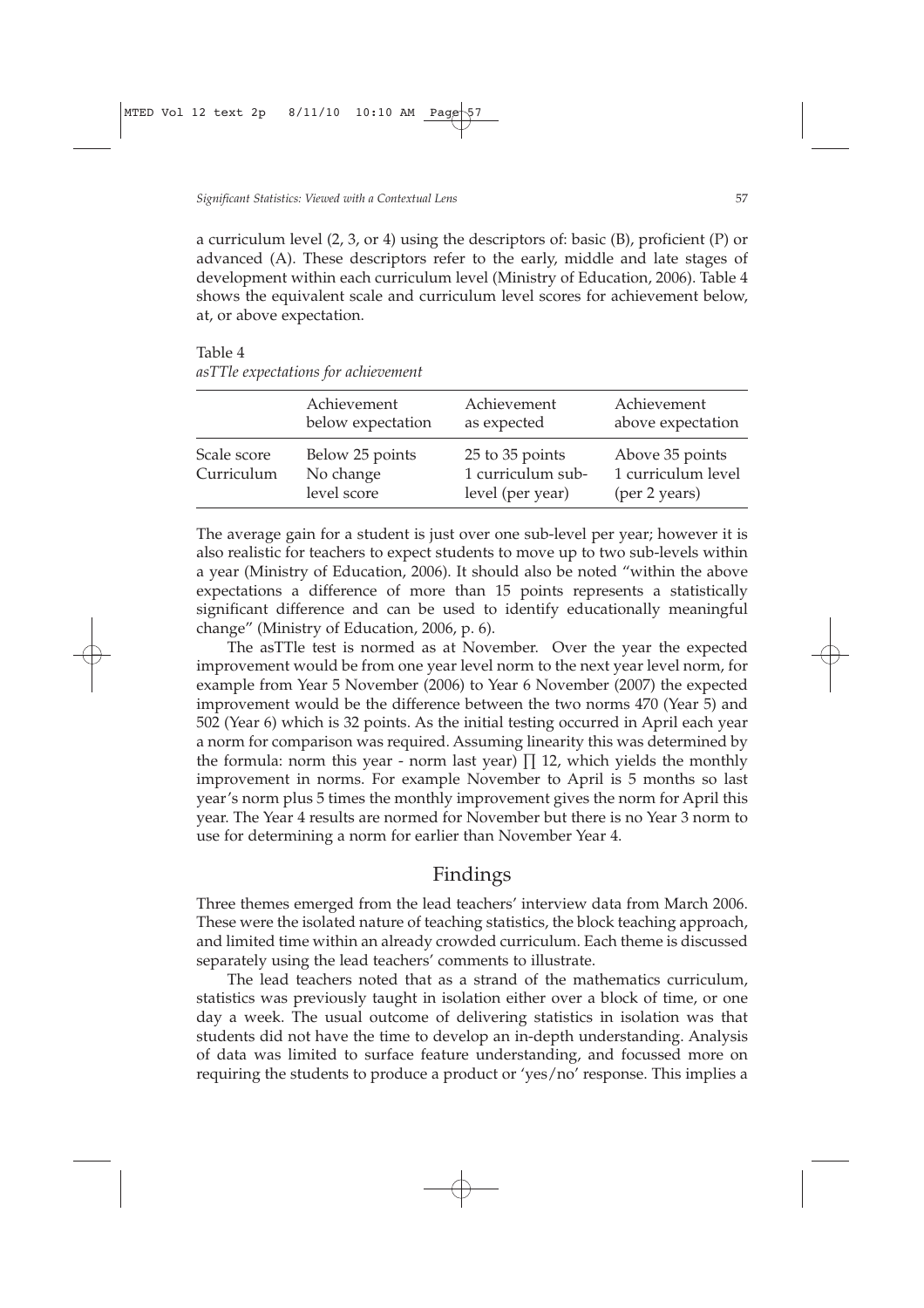more traditional pedagogical approach, which results in claims and contentions that are more deterministic (Tait-McCutcheon & Sherley, 2008) and is reinforced by Zevenbergen, Dole, and Wright (2004) who noted that:

… while students may be strong on constructing graphs, they do not appear to be as strong on interpreting from the graphs and being able to transfer this information into decision making. (p. 291)

The block-teaching approach within an already crowded curriculum meant that teachers were forced to find situations to explain the statistics that were not always relevant or contextual to real world situations and problems. The time that was available was spent primarily on the mechanics of graphing rather than the interpretation (Pfannkuch & Wild, 2003).

We do statistics at a busy time of the year and fitting it in was difficult. And we didn't look much into what is this graph telling us? It was mainly how do we make this graph? (Teacher A)

The timetable is so crowded – often statistics didn't get the time that it deserved. (Teacher B)

I was concerned about the length of time left to analyse graphs and improve on the statements the students made. (Teacher C)

Expectations of the time dedicated to the number strand through the Numeracy Development Project have placed additional pressures of the availability of time to teach the other strands. This impact was cyclical and it is proposed that each year the students encountered statistics within a limited amount of time and thus made limited progression in their statistical understandings. Restricted time and a crowded curriculum drove a need in the teachers to cover the achievement objectives rather than opportunities for students to experience the achievement objectives. As Pfannkuch and Wild (2003) found, the students had a propensity not to seek a deeper understanding of the data and interacted with the data superficially.

In October of 2007 each teacher was re-interviewed and asked to discuss how they had integrated their statistics teaching and learning programme, what had they learned from this approach and what had been the effect of this approach on their teaching and their students learning? Each teacher agreed that within integration it was important to uphold the significance of statistics and to make the significance explicit within the teaching. When integrating statistics with a subject such as physical education, learning intentions and success criteria from both the physical education and mathematics curriculum documents should drive the learning. This approach to teaching offered knowledge that is required on many different occasions, rather than knowledge that is infrequently used, and can therefore be classified as everyday rather than academic (Venville, Wallace & Rennie, 2004)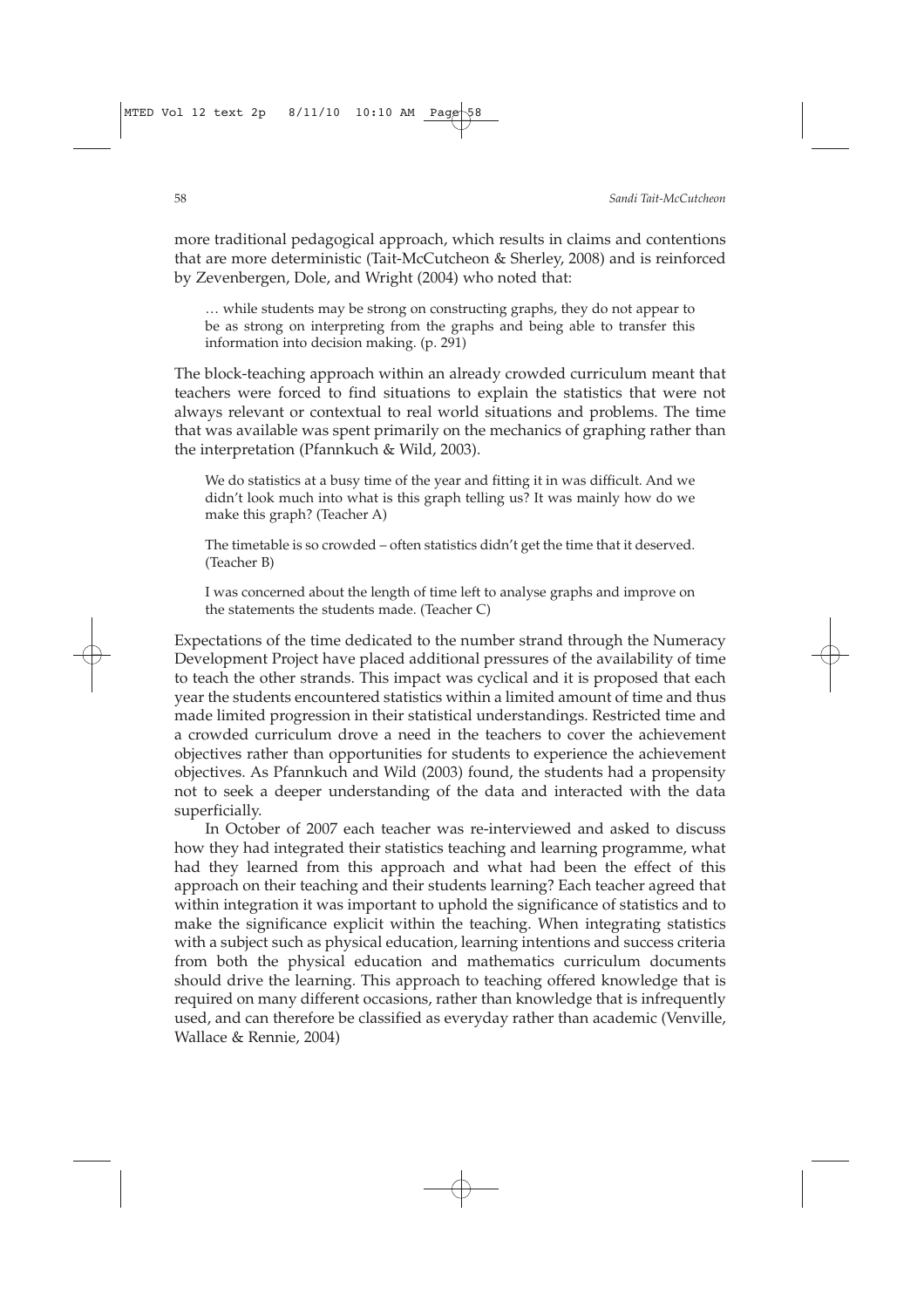I have started to look for natural links and ways to integrate statistics teaching and learning in other areas of the curriculum. The biggest change to my teaching would have to be that I don't look at statistics any more as a whole process of investigation from start to finish. I take the opportunity to discuss statistical displays with my class as opportunities arise and investigate situations and statements as they arise. I want to ensure that the statistical knowledge and outcomes are valued within the topic work and that they hold the focus. (Teacher B)

A seamless approach toward the teaching of statistics was required to ensure that statistical literacy is continually developed within a natural context.

One thing that completely changed was the "what next?" And "so what?" questions. I never ever addressed these when I taught the old way, now everything leads to so what? What next? How can we use this? Why do we want to know this? The students now understand that you use statistics to make decisions that influence life … not do it because we have to learn it. Statistics has become a tool that they can use forever - it is not just a maths strand! (Teacher B)

In this study the teaching of statistics encouraged the development of deeper thinking skills and ensured more time was given to the analysis and interpretation of data. Aligned with this was the aim of starting where the children are at, both in terms of knowledge and interest.

I am looking for critical thinking in the students' evaluative comments and in their knowledge of, and ability to use, graphs. It is important to provide the children with experiences within a real context, with block teaching we had to create contexts but it is more powerful to find teaching situations embedded within other curriculum topics. (Teacher B)

I am trying to make statistics relate to them in the real world, by being related to other topics and not just at Maths time. Finding their interests within the topic. Stir up some interest in statistics – find a purpose that is meaningful to them. I had to let go my control of the statistics/integrated lesson, I had planned to go one way, the kids wanted to go in another – it wasn't always a quicker route! But it was their route and it worked (usually). I let them lead the lessons, let them challenge each other more – and they responded to that really well. (Teacher C)

### *Students*

The 2006 data (n=56) included the students who were in the classes of the lead teachers and showed that the Year 4 students were achieving above the national mean in statistics, and the Year 5 and 6 students were achieving below the national norm. The results from the final asTTle test in 2006 showed that each year group was achieving above the national mean. The Year 4 students improved as expected (30 points) and the Year 5 and 6 students improved above expectation, with 160 and 150 points respectively.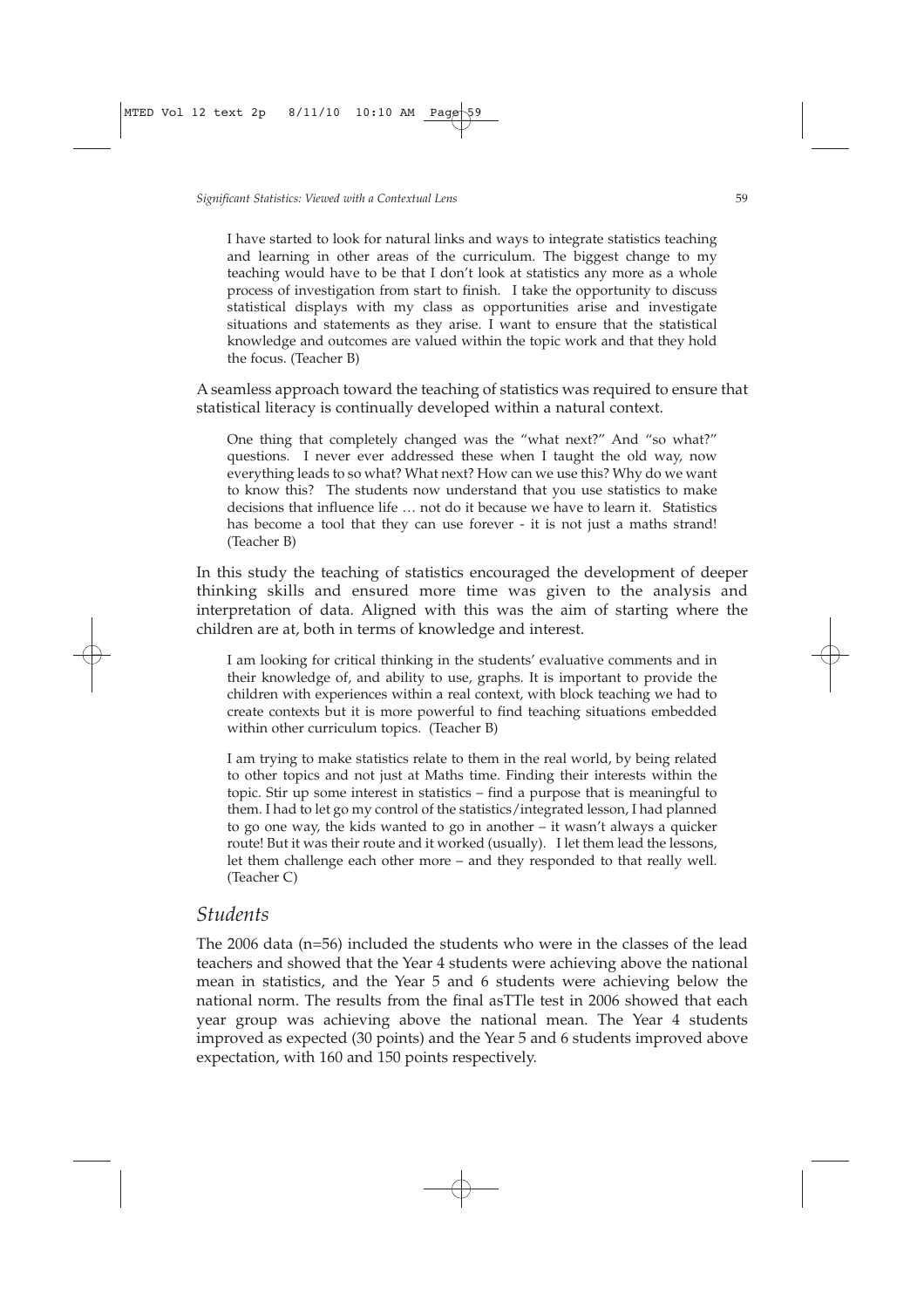Table 5 *2006 initial and final scale and level results*

| Year<br>level            | pants<br>$(N=56)$ | Partici- asTTle Initial<br>mean<br>scale<br>score | scale<br>score    | score             | Final Improve- asTTle Initial<br>scale ment<br>$(>15 \text{ sig} -$<br>nificant) | mean<br>level score<br>score | level             | Final<br>level<br>scale | Improve-<br>ment<br>in curri-<br>culum<br>sub-levels |
|--------------------------|-------------------|---------------------------------------------------|-------------------|-------------------|----------------------------------------------------------------------------------|------------------------------|-------------------|-------------------------|------------------------------------------------------|
| $\overline{4}$<br>5<br>6 | 10<br>18<br>28    | 410<br>470<br>502                                 | 450<br>460<br>480 | 480<br>620<br>630 | 30<br>160<br>150                                                                 | 2P<br>2 A<br>$\mathcal{B}$ B | 2 A<br>2 A<br>3 B | 3 B<br>3 A<br>4 B       | 3<br>3                                               |



*Figure 1:* Comparison of the 2006 initial and final asTTle results and the national mean

The 2007 data (n=211) included all year 4 to 8 students in Ocean School and initial results showed that the Year 6 and 7 students were achieving above the national mean. This could be a reflection of the results these students achieved as Year 5 and 6 students during 2006. The Year 4, 5, and 8 students were achieving below the national mean. The end-of-year 2007 assessment showed that the Year 7 students had improved as expected (30 points), and the Year 4, 5, 6, and 8 students had improved above expectation (40, 69, 54, and 60 points respectively).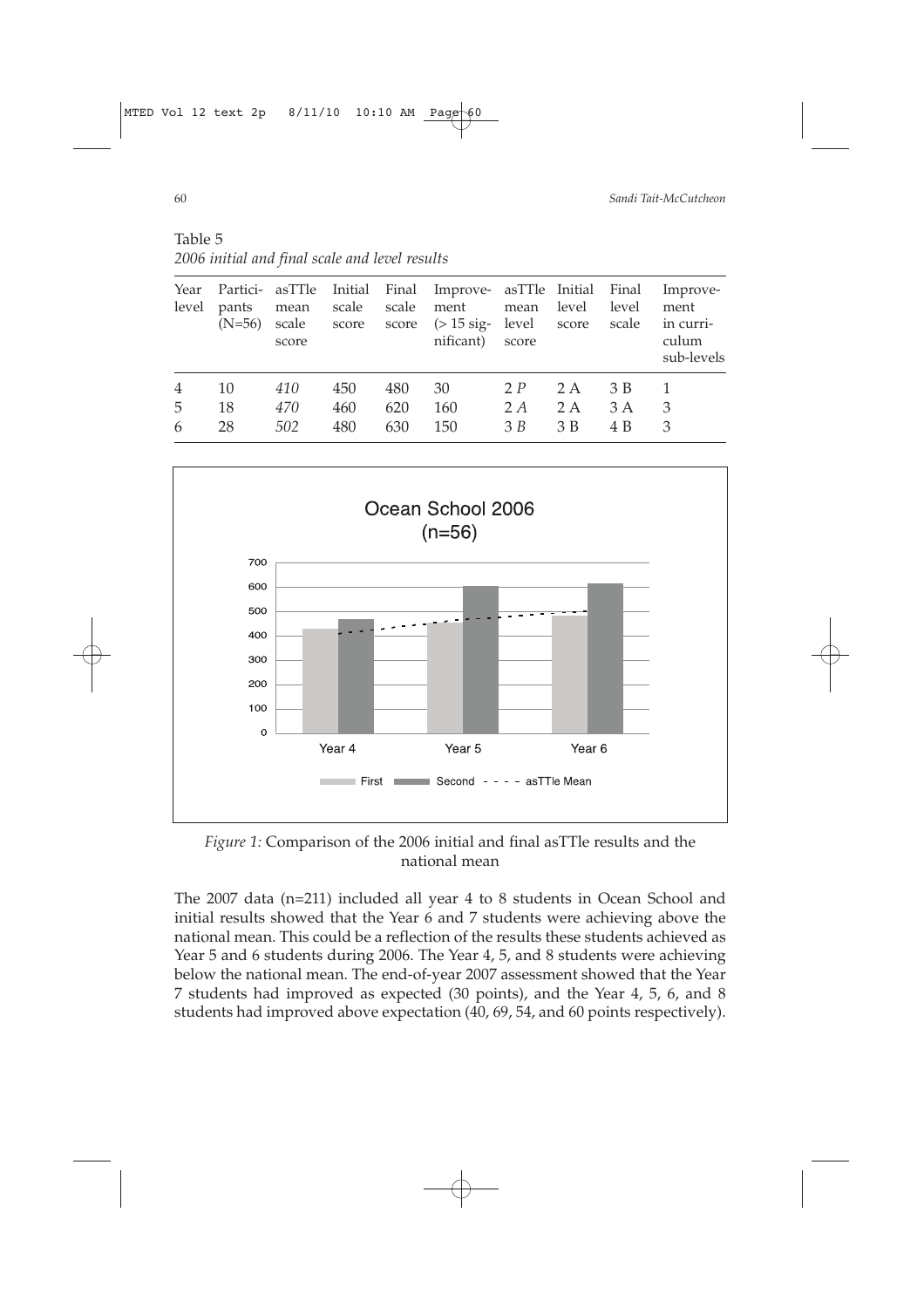Table 6 *2007 initial and final scale and level results*

| Year<br>level | Partici-<br>pants<br>$(N=56)$ | asTTle<br>mean<br>scale<br>score | Initial<br>scale<br>score | Final<br>scale<br>score | Improve- asTTle Initial<br>ment<br>$($ > 15 sig-<br>nificant) | mean<br>level<br>score      | level<br>score | Final<br>level<br>scale | Improve-<br>ment<br>in curri-<br>culum<br>sub-levels |
|---------------|-------------------------------|----------------------------------|---------------------------|-------------------------|---------------------------------------------------------------|-----------------------------|----------------|-------------------------|------------------------------------------------------|
| 4             | 52                            | 410                              | 397                       | 437                     | 40                                                            | 2P                          | 2P             | 2A                      | $\overline{2}$                                       |
| 5             | 46                            | 470                              | 457                       | 526                     | 69                                                            | 2 A                         | 2 A            | 3P                      | $\overline{2}$                                       |
| 6             | 45                            | 502                              | 533                       | 587                     | 54                                                            | $\mathcal{B}$ $\mathcal{B}$ | 3P             | 3 A                     |                                                      |
| 7             | 36                            | 541                              | 602                       | 632                     | 30                                                            | 3P                          | 3A             | 4 B                     |                                                      |
| 8             | 32                            | 638                              | 592                       | 652                     | 60                                                            | 4 B                         | 3 A            | 4 B                     |                                                      |



*Figure 2:* Comparison of the 2006 initial and final asTTle results and the national mean

### Discussion and Conclusion

This research asked the question "what would the effect of contextually integrating statistical investigations and literacies into other curriculum areas be on student achievement?" The qualitative comments from the lead teachers and the quantitative results of students' achievement confirm that the answer to that question is that the difference in achievement was considerable. The levels of achievement within asTTle are as follows: less than 25 points indicates that the student has achieved below expectation, 25 to 35 points indicates achievement as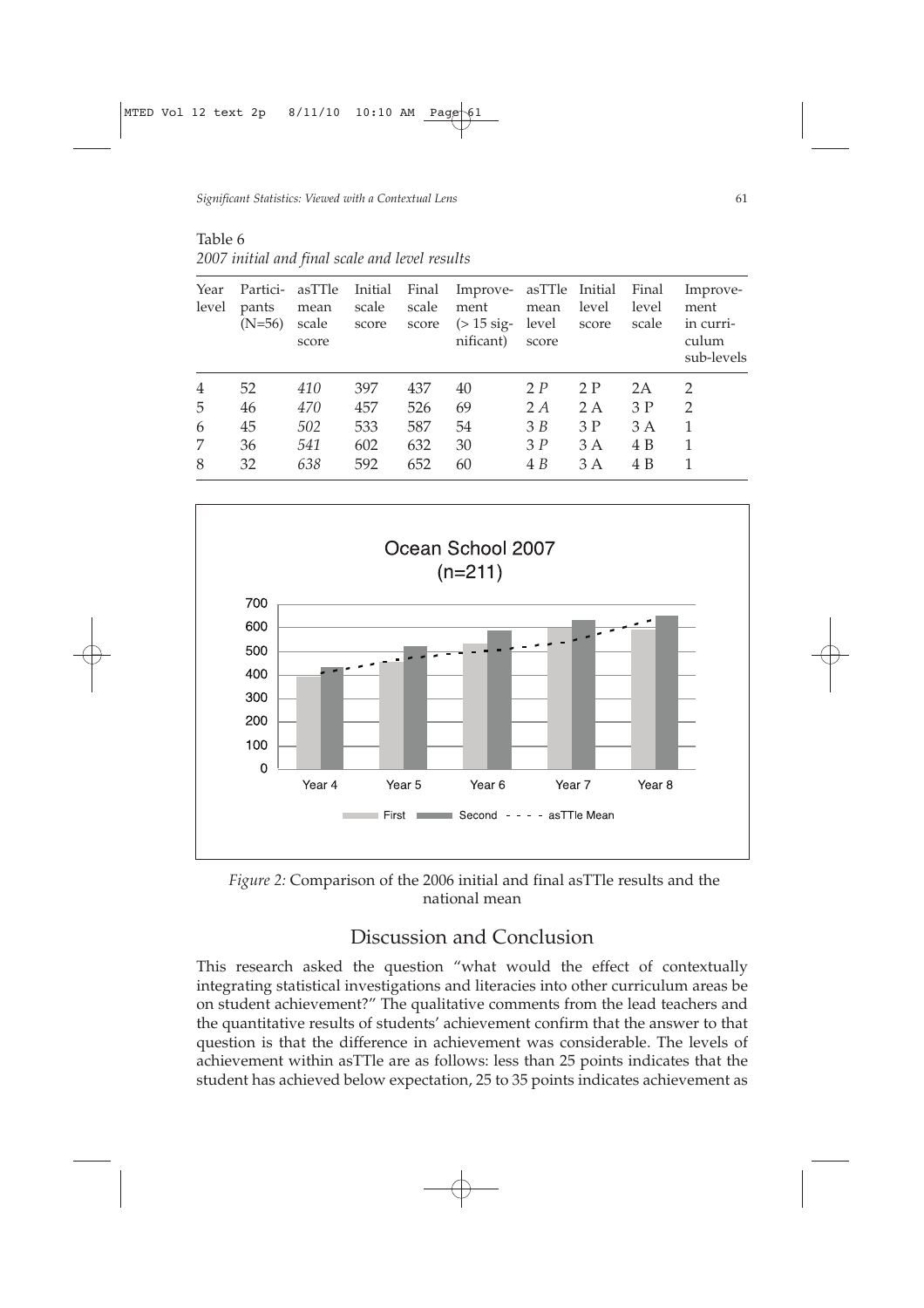expected, and an improvement of over 35 points indicates achievement above expectation. The 2006 findings showed that 18% of the students made expected achievement and 82% achieved above expectation. The 2007 findings showed that 17% of the students made expected achievement and 83% achieved above expectation. The contextual integration of the statistics teaching and learning programme was an integral part of the improved achievement outcomes in this research. However, the teachers' learning must also be acknowledged as contributing to the students' successes.

Participation in this project and professional development have increased the teachers' and students' personal and professional valuing of statistics as a context and content. The teachers have become more aware of the natural occurrence of statistical content and context within curriculum areas other than mathematics. This has resulted in real world learning experiences for the students that illustrate to them that statistical use and understanding is an everyday part of what they do in their own lives. Through regular encounters with rich contextual learning opportunities a foundation for statistical literacy is being developed. The teachers felt they were better planned to teach through their increased understanding of statistics content, and more prepared to teach through their increased experiences with statistics pedagogies.

I have noticed the children have become more confident at making statements and using information and critically analysing it – reading a story in the paper and bringing it to school and challenging what it is saying and they are using the statistics information provided to do this! Before school! They read statistics information in the paper (had a whole lot about census), they start talking: "So what does this tell us? What could we use this for? What is the point in collecting this data? Why tell us this – it tells us nothing, we would need to know A or B if this was to be useful". During morning tea time! Then wanting to discuss it in class time…. They are self motivated statistics learners… (Teacher C)

### References

- Beane, J. A. (1995). Curriculum integration and the disciplines of knowledge. *Phi Delta Kappan, 76*(8), 616-622.
- Beane, J. A. (1997). *Curriculum integration: Designing the core of democratic education*. New York: Teachers College Press.
- Begg, A. (2002). Mathematics in the New Zealand curriculum: Curriculum concerns. *The New Zealand Mathematics Magazine, 39*(2), 3-15.
- Begg, A., Pfannkuch, M., Camden, M., Hughes, P., Noble A., & Wild, C. (2004). *The school statistics curriculum: Statistics and probability education literature review*. Wellington: Mathematics Curriculum Reference Group, Ministry of Education.
- Clarke, D. M. (1994). Ten key principles from research for the professional development of mathematics teachers. In D. B. Aichele, & A. F. Coxford (Eds.), *Professional development for teachers of mathematics* (pp. 37-48). Reston, VA: National Council for Teachers of Mathematics.
- Cobb, G. W., & Moore, D. S. (1997). Mathematics, statistics and teaching. *American Mathematical Monthly, 104*, 801-823.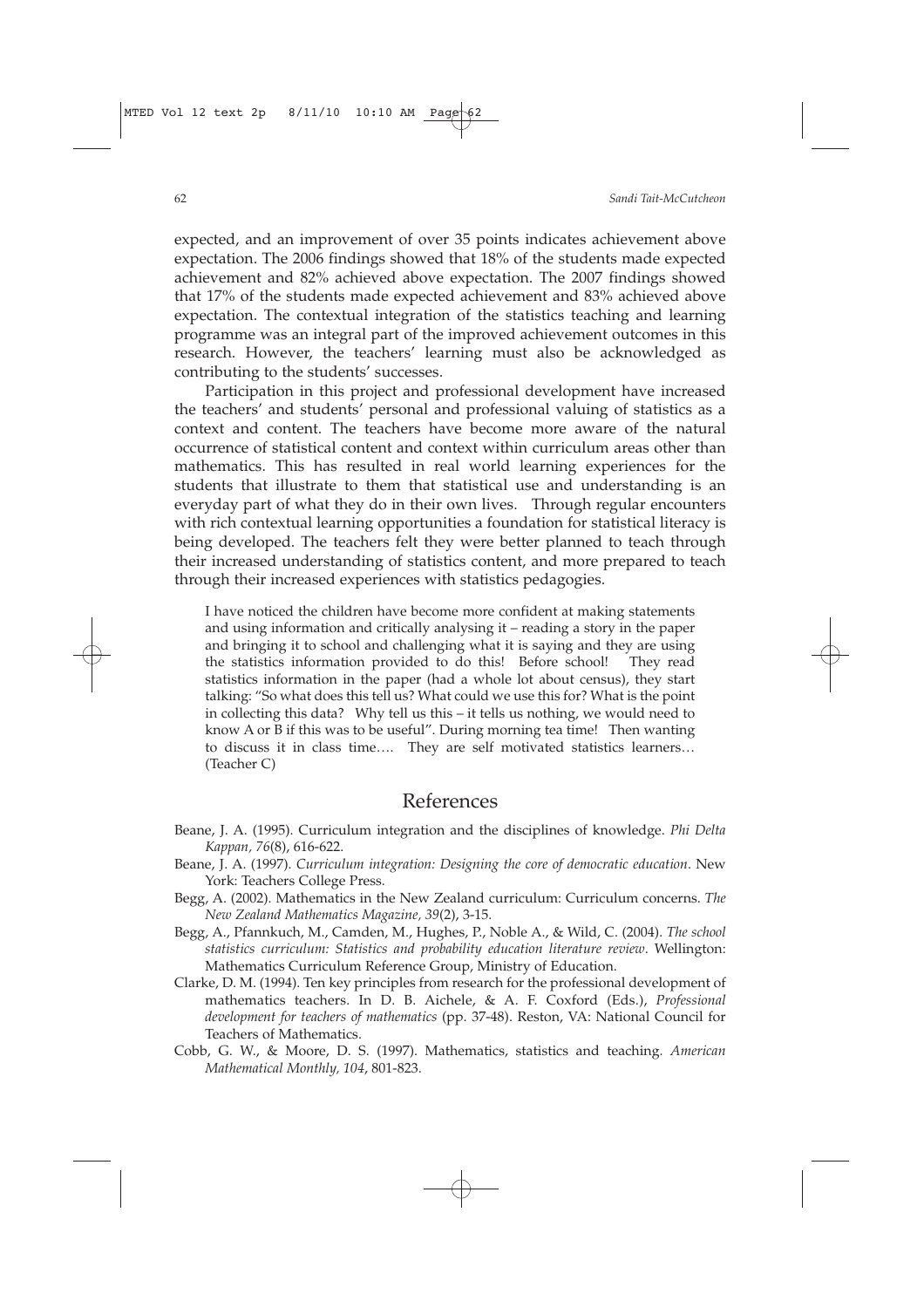- Cobb, P. (1994). Where is the mind? Constructivist and sociocultural perspectives on mathematical development. *Educational Researcher, 23*, 13-20.
- Gattuso, L., & Pannone, M. A. (2002). Teachers' training in a statistics teaching experiment. In B. Phillips (Ed.), *Proceedings of the Sixth International Conference on Teaching of Statistics* (pp. 685-692), Cape Town., Voorburg, The Netherlands: International Statistical Institute.
- Higgins, J. (2002). *Evaluation of the Advanced Numeracy Project. Exploring Issues in Mathematics Education* (2001). Wellington: Ministry of Education.
- Higgins, J. (2004). *Evaluation of the Advanced Numeracy Project. Exploring Issues in Mathematics Education* (2003). Wellington: Ministry of Education.
- Higgins, J. (2005). Pedagogy of facilitation: How do we best help teachers of mathematics with new practices? In H. L. Chick, & J. L. Vincent (Eds.), *Proceedings of the 29th annual conference of the International Group for the Psychology of Mathematics Education* (Vol. 3, pp. 137–144). Melbourne: PME.
- Higgins, J., & Tait-McCutcheon, S. L. (2006). Contextually responsive facilitation. In F. Ell, J. Higgins, K. Irwin, G. Thomas, T. Trinick, & J. Young-Loveridge (Eds.), *Findings from the New Zealand numeracy development projects 2005* (pp. 59-66). Wellington, New Zealand: Learning Media.
- McEntee, G. H., Appleby, J., Dowd, J., Grant, J. Hole, S., Silva, P., & Check, J. (Eds.), *At the heart of teaching: A guide to reflective practice*. New York: Teachers College Press.
- Hord, S. M. (1997). *Professional learning communities: Communities of continuous inquiry and improvement*. Austin: Southwest Educational Development Laboratory.
- Jaworski, B. (1994). *Investigating mathematics teaching: A constructivist enquiry*. London: Falmer Press.
- Loepp, F. L. (1999). Models of curriculum integration. *The Journal of Technology Studies, 25*(2), 1-9.
- Ministry of Education. (2006). *asTTle V4* [Computer program]. Wellington, New Zealand: Learning Media.
- Moore, D. S. (2002). Teaching statistics as a respectable subject. In F. Gordon & S. Gordon (Eds.), *Statistics for the twenty-first century* (pp. 14-25). Washington DC: The Mathematical Association of America.
- Pfannkuch, M., & Wild, C. J. (2003). Statistical thinking: How can we develop it? In *Proceedings of the 54th International Statistical Institute Conference*. Voorburg, The Netherlands: International Statistical Institute.
- Rennie, L., Sheffield, R., Venville, G., &Wallace, J. (2005). *Ripples and tsunamis to curriculum integration: A comparative case study*. Paper presented at the Annual Conference of the Australian Association for Research in Education, Parramatta NSW.
- Simon, M. (1995). Reconstructing mathematics pedagogy from a constructivist perspective. *Journal for Research in Mathematics Education, 26*(2), 114-145.
- Sorto, M. A. (2006). *Identifying content knowledge for teaching statistics*. Paper presented at the International Conference on Teaching Statistics. Brazil
- Tait-McCutcheon, S. L. & Sherley, B. (2008). Statistics professional learning and development. *Findings from the New Zealand numeracy development projects 2007* (pp. 107-111). Wellington, New Zealand: Learning Media.
- Tait-McCutcheon, S. L. & Sherley, B. (2006). In the hands of the learner: The impact of self assessment on teacher education. In P. Grootenboer, R. Zevenbergen, & M. Chinnappan (Eds.), *Identities, Cultures and Learning Spaces* (Proceedings of the 29th annual conference of the Mathematics Education Research Group of Austalasia, pp. 353-359). Canberra: MERGA.